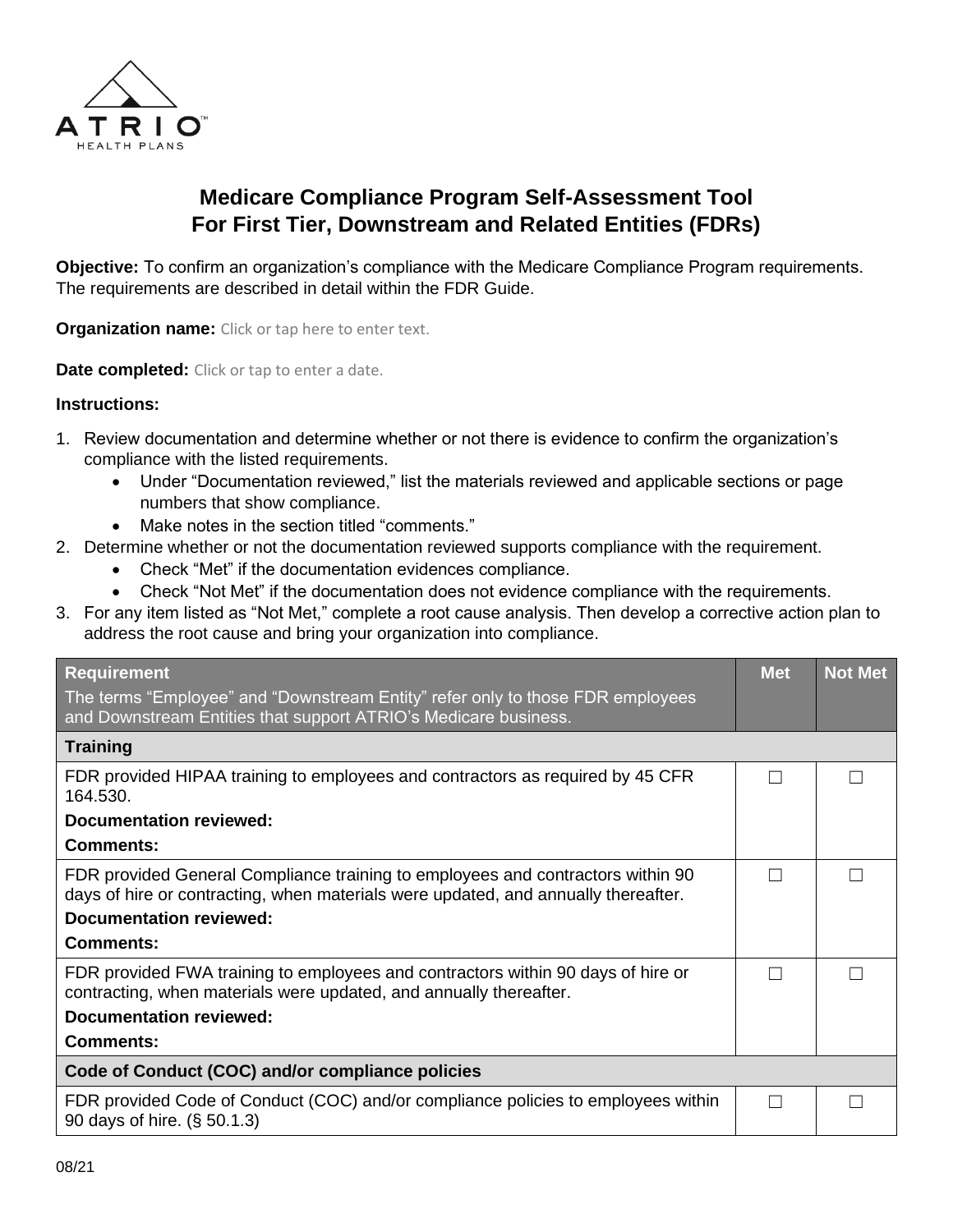| <b>Requirement</b>                                                                                                                                                                                                                                                             | <b>Met</b>        | <b>Not Met</b> |  |  |
|--------------------------------------------------------------------------------------------------------------------------------------------------------------------------------------------------------------------------------------------------------------------------------|-------------------|----------------|--|--|
| The terms "Employee" and "Downstream Entity" refer only to those FDR employees<br>and Downstream Entities that support ATRIO's Medicare business.                                                                                                                              |                   |                |  |  |
| Documentation reviewed: e.g. Policy 101 - Employee Training (Section 2, page 3);<br><b>Comments: e.g. Employees get the code of conduct</b>                                                                                                                                    |                   |                |  |  |
| FDR provided COC and/or compliance policies to employees annually and when<br>updates are made. $(\S 50.1.3)$<br><b>Documentation reviewed:</b><br><b>Comments:</b>                                                                                                            | П                 |                |  |  |
| <b>Record retention</b>                                                                                                                                                                                                                                                        |                   |                |  |  |
| FDR retains training records of their employees for ten (10) years including key data<br>elements such as time, attendance, and topic, certificates of completion and test<br>scores as applicable. $(\S 50.3.2)$<br><b>Documentation reviewed:</b><br><b>Comments:</b>        | $\Box$            |                |  |  |
| Exclusion list screenings: Office of Inspector General List of Excluded Individuals and Entities (OIG)<br>and General Services Administration System for Award Management (GSA SAM)                                                                                            |                   |                |  |  |
| FDR screened employees against the OIG and GSA SAM exclusion lists prior to hire,<br>validated any potential initial matches and did not utilize positively matched individuals<br>for ATRIO Medicare products. (§ 50.6.8)<br><b>Documentation reviewed:</b>                   | П                 | $\Box$         |  |  |
| <b>Comments:</b>                                                                                                                                                                                                                                                               |                   |                |  |  |
| FDR screens employees against the OIG and GSA SAM exclusion lists monthly,<br>validated any potential matches and immediately removed any positively matched<br>individuals from the ATRIO Medicare products. (§ 50.6.8)<br><b>Documentation reviewed:</b><br><b>Comments:</b> | $\Box$            | П              |  |  |
| <b>Reporting mechanisms</b>                                                                                                                                                                                                                                                    |                   |                |  |  |
| FDR has communicated to employees their reporting mechanisms, obligation to report<br>and non-retaliation policy for the reporting of non-compliance and potential FWA. (§<br>50.4.2)<br><b>Documentation reviewed:</b>                                                        | $\vert \ \ \vert$ |                |  |  |
| <b>Comments:</b>                                                                                                                                                                                                                                                               |                   |                |  |  |
| FDR reports compliance concerns and potential FWA that impact ATRIO's Medicare<br>products to ATRIO. $(S 50.4.2)$<br><b>Documentation reviewed:</b><br><b>Comments:</b>                                                                                                        | ĪΙ                |                |  |  |
|                                                                                                                                                                                                                                                                                |                   |                |  |  |